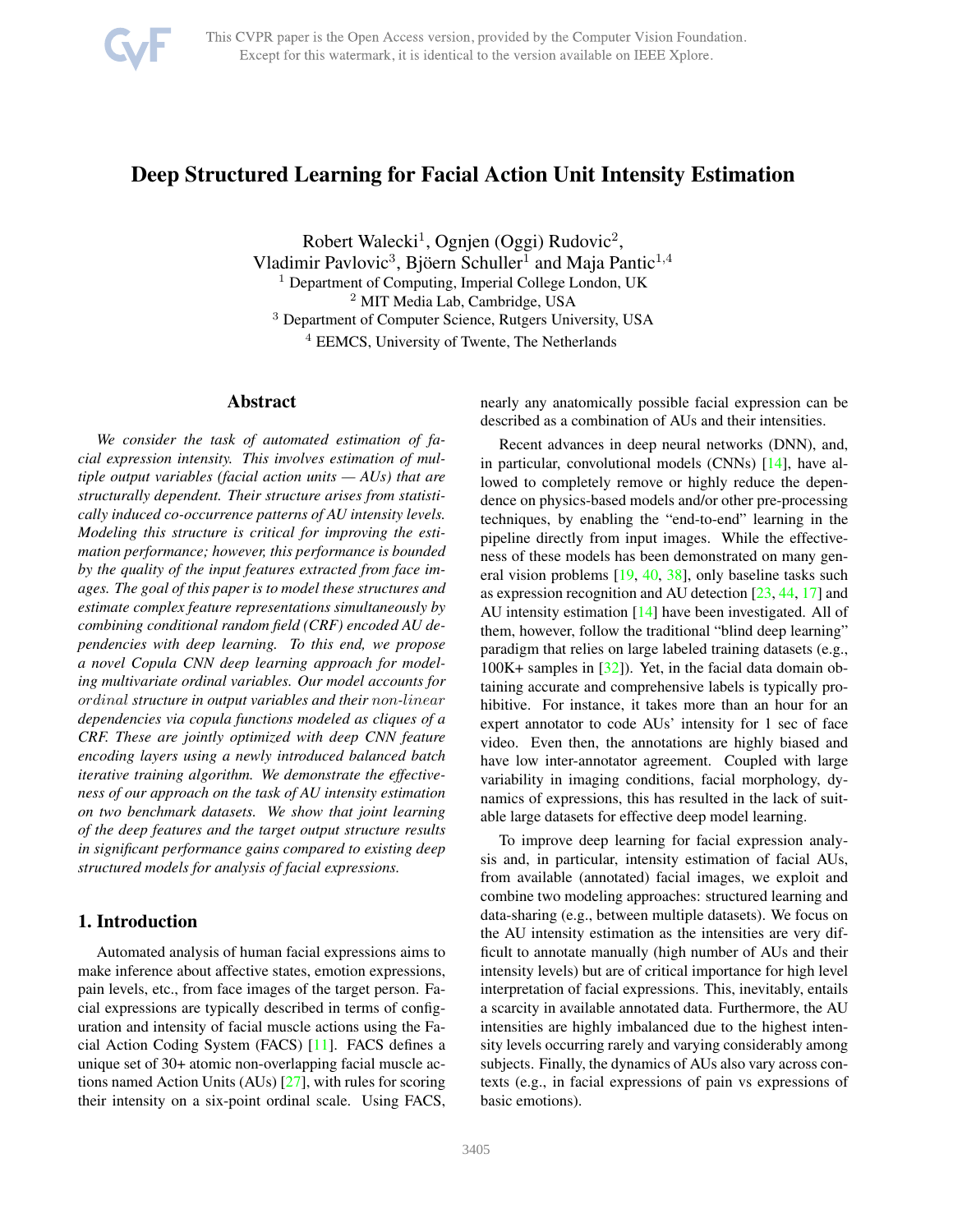<span id="page-1-0"></span>To tackle these challenges, we first constrain the deep CNN models by imposing their structure at different levels. Specifically, we model the network output (i.e., different AUs) jointly as ordinal variables to account for the monotonicity constraints in the (discrete) intensity levels of each AU. Also, explicitly modeling the relations between co-occurrences of AU intensity levels has been addressed for binary outputs only (e.g., for object detection [\[22\]](#page-8-7)), and not for multi-level intensities. In this work, we model the AU intensity relations by allowing them to be *non-linearly* related – in contrast to present models that account only for linear dependencies. We do so by means of copula functions [\[4\]](#page-8-8), known for their ability to capture highly non-linear dependencies through a simple parametrization. The notion of the copula functions has previously been explored for modeling of structured output  $[42]$  but not in the context of structured deep learning.

To efficiently model these two types of structure within our deep CNN model, we borrow the modeling approach of conditional graph models (Conditional Random Fields – CRFs) to define (ordinal) unary and (copula) binary cliques in the output graph (i.e., the output layer of the deep net), which are then learned jointly with the CNN layers. Note that several approaches to combining CNNs and CRFs have been proposed [\[35,](#page-8-9) [45,](#page-9-4) [6\]](#page-8-10). However, these model a different type of (spatial) dependencies, and, more importantly, deal only with (object) detection tasks- thus can not be directly scaled to the multi-class ordinal classification problems, as addressed here. Our main contributions can be summarized as follows:

- We propose a novel structured deep CNN-CRF model for joint learning of multiple ordinal outputs. The data structure is seamlessly embedded in the deep CNN via an output graph, capturing the ordinal structure in AU intensity levels via ordinal unary cliques, and nonlinear dependencies between the network outputs via the copula binary cliques. We show that this model learns better the target AUs from scarce and highly imbalanced data compared to existing deep models.
- Joint learning of the deep CNN and target dependency structure (CRF) in our model is challenging and can easily lead to overfitting if standard learning is applied. To ameliorate this, we propose a novel approximate training: balanced-batch iterative training that carefully feeds the model with balanced variety of subjects, AU intensity levels and their co-occurrences during learning. We show that this is critical for the model's performance and leads to efficient learning.
- To leverage annotations from multiple datasets efficiently, our approach augments the learning of the shared marginals (AUs) across multiple datasets. This,

in turn, results in models that are more robust to imbalanced and scarce data.

We show on benchmark datasets of naturalistic facial expressions, coded in terms of AU intensity, that our approach outperforms by a large margin related deep models applicable to the target task.

# 2. Related Work

#### 2.1. Facial Action Unit Intensity Estimation

Estimation of AU intensity is often posed as a multi-class problem approached using Neural Networks [\[16\]](#page-8-11), Adaboost [\[2\]](#page-8-12), SVMs [\[26\]](#page-8-13) and belief network classifeirs [\[24\]](#page-8-14). Yet, these methods are limited to a single output, thus, a separate classifier is learned for each AU – ignoring the AU dependencies. This has been addressed using the multi-output learning approaches. For example, [\[29\]](#page-8-15) proposed a multitask learning for AU detection where a metric with shared properties among multiple AUs was learned. Similarly, [\[34\]](#page-8-16) proposed a MRF-tree-like model for joint intensity estimation of AUs. This method performs a two step learning – by first obtaining the intensity scores for each AU independently, followed by the MRF-graph optimization – aimed at capturing the AU relations. The proposed Latent-Trees (LTs) [\[15\]](#page-8-17) for joint AU-intensity estimation capture higherorder dependencies among the input features and multiple target AU intensities. More recently, [\[42\]](#page-9-3) proposed a multioutput Copula Ordinal Regression approach for estimation of AU intensity, where the co-occurring AU intensity levels are modeled using the statistical framework of copula functions. However, these methods are highly dependent on the feature pre-processing, involving (dense) facial point tracking and extraction of hand-crafted image features. More importantly, these cannot deal with high-dimensional input features. To this end, this paper investigates alternative approaches based on CNNs for the target task.

### 2.2. CNN Models for Facial Expression Analysis

So far, only a few works addressed the task of facial expression recognition using CNNs. [\[23\]](#page-8-4) introduced an AUaware receptive field layer in a deep network, designed to search subsets of the over-complete representation, each of which aims at best simulating the combination of AUs. Its output is then passed through additional layers aimed at the expression classification, showing a large improvement over the traditional hand-crafted image features such as LBPs, SIFT and Gabors. Another example is [\[14\]](#page-8-2), where a CNN is jointly trained for detection and intensity estimation of multiple AUs. The authors proposed a network architecture composed of 3 convolutional and 1 max-pooling layers. More recently, [\[44\]](#page-9-2) introduced an intermediate region layer that is able to learn region specific weights of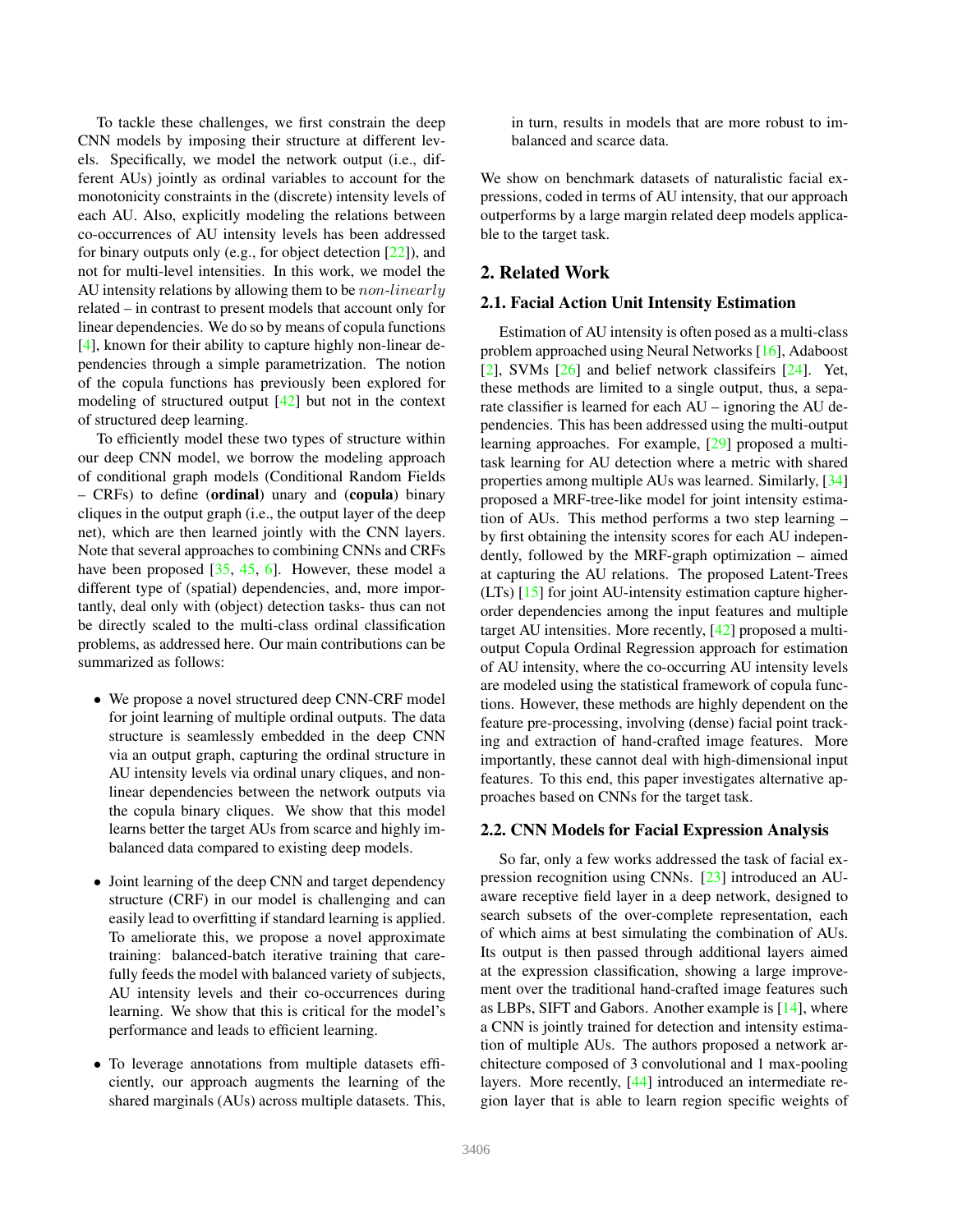<span id="page-2-2"></span><span id="page-2-0"></span>

Figure 1: The proposed model pipeline. The input is a preprocessed face image, and the outputs are the model likelihood values for each intensity level of each AU. The CNN features are jointly learned for estimation of intensities of all AUs and the parameters of the unary potentials are shared. The pairwise potentials, however, model the AU dependencies that are specific to the context of the database.

CNNs. The region layer returns an importance map for each input image and the network is trained for joint AU detection. All these methods focus solely on feature extraction while the network output remains unstructured. By contrast, we capture the output structure by means of a CRF graph that explicitly accounts for ordinal and non-linear relations between multiple outputs. Note that ordinal modeling has been attempted in the context of deep networks for the age estimation task [\[30\]](#page-8-18). However, in contrast to our model, this method does not handle multi-output multi-class problems.

#### 2.3. Structured Deep Models

Structured models allow us to learn task-specific constraints and relations between output variables directly from the data (see  $[31]$ ). Recently, this has been a focus of research within deep learning – an attempt to regulate the network output. This is typically achieved by combining multioutput CNNs and graph models such as CRFs and MRFs. For instance, DeepLab-CRF [\[35\]](#page-8-9) combines a CNN and fully connected CRF, where the binary cliques are used to model relations between image color and location. More recently, [\[22\]](#page-8-7) proposed a fully connected CRF with *linear* binary cliques to capture semantic correlations between neighboring image patches, showing its effectiveness on the image segmentation task. Other applications of structured CNNs include image restoration [\[10\]](#page-8-20), image super-resolution [\[8\]](#page-8-21), depth-estimation [\[9\]](#page-8-22), and image-tagging [\[5\]](#page-8-23). However, to the best of our knowledge, the deep structred learning has not been attempted before in context of facial expression analysis, and in particular, intensity estimation. Also, while the structured models mentioned above may be applicable to the target task, the key difference to our CCNN model is that they fail to model ordinal structure in their CRF model which is critical when dealing with ordinal variables. Also, since these methods deal with binary outputs, they assume linear relations in the binary cliques of a CRF. This can easily be violated when dealing with multi-class outputs, as in our case. To this end, we propose non-linear dependence modeling using the framework of copula functions.

### <span id="page-2-1"></span>3. Structured Deep CRFs: Methodology

Fig[.1](#page-2-0) summarizes our deep structured learning approach. We assume here several settings. In the first setting, given an input face image, we first apply a pre-defined CNN network layer to the (normalized) input image, in order to generate a feature map. The learned deep features are of a lower resolution than the original image because of the down-sampling operations in the pooling layers. To embed the target structure, we place a CRF graph on the (fully) connected output layer of our network. Here, each output (AU) of the network represents a node in this graph, and relations between different nodes (AUs) are modeled using pairwise connections in this CRF. To leverage information from multiple datasets, we propose a data-augmented learning approach (the second setting). In this approach, the CNN layers are trained using data from multiple datasets simultaneously, resulting in enriched feature representation. As these datasets may contain non-overlapping sets of AUs, the model output will be a union of all these AUs, thus, instead of having multiple "weak" models, we arrive at a single shared model for multiple AUs. However, it is important to mention that for each combination of AUs (dataset-specific), we learn different dependencies in CRF pairwise connections, as their dynamics may vary considerably across the datasets. On the other hand, modeling of the marginals/nodes in the graphs is performed jointly, by sharing the model parameters of the overlapping AUs in these datasets.

For simplicity, we start with the notation that describes a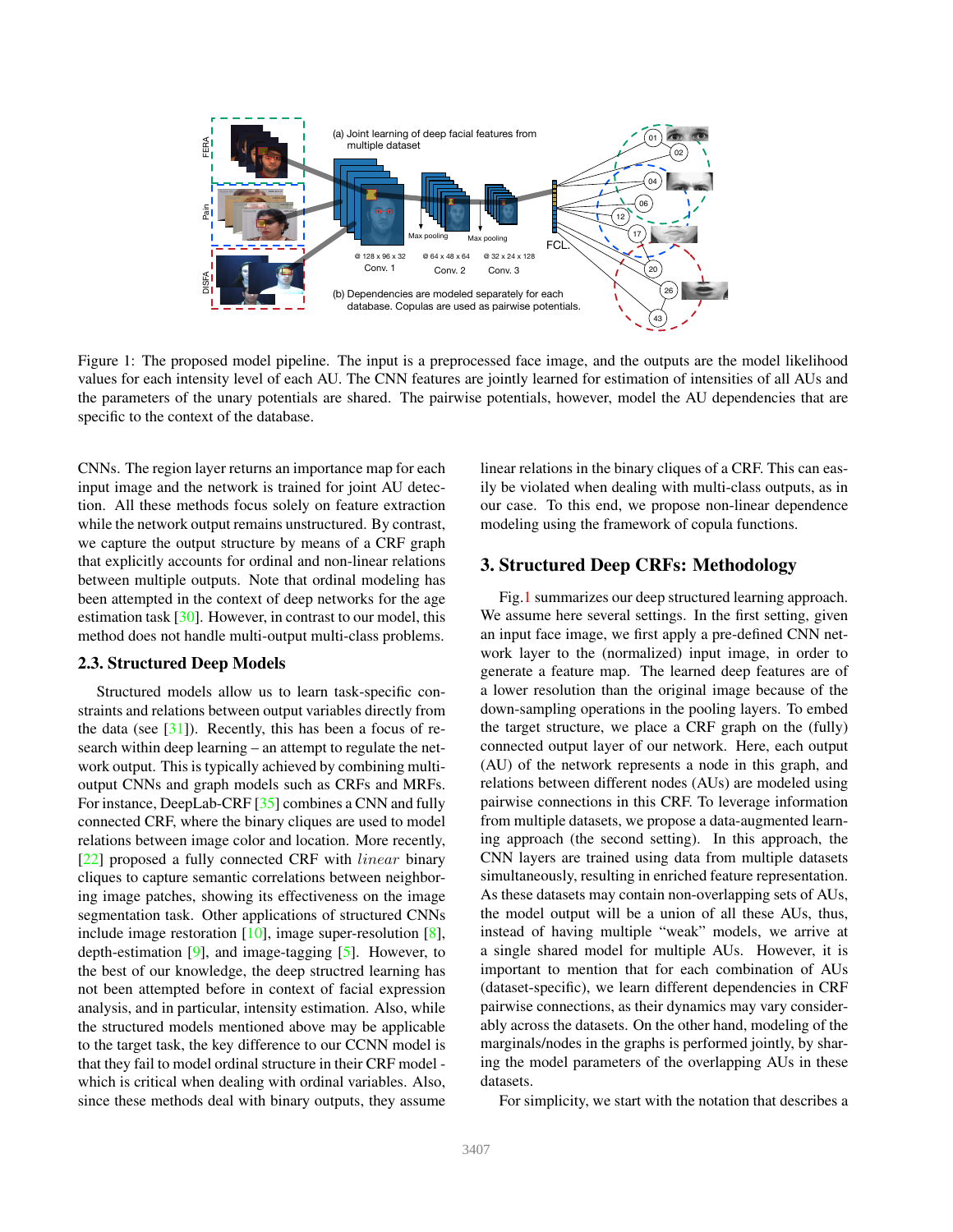<span id="page-3-4"></span>single dataset as  $\mathcal{D} = \{Y, X\}$  (we extend this to multiple datasets in Sec[.3.3\)](#page-5-0).  $\mathbf{Y} = [\mathbf{y}_1, \dots, \mathbf{y}_i, \dots, \mathbf{y}_N]^T$  is comprised of N instances of multivariate outputs stored in  $y_i =$  $\{y_i^1, \ldots, y_i^q, \ldots, y_i^Q\}$ , where Q is the number of AUs, and  $y_i^q$ takes one of  $\{1, ..., L^q\}$  discrete intensity levels of the q-th unary potential. Furthermore,  $\mathbf{X} = [\mathbf{x}_1, \dots, \mathbf{x}_i, \dots, \mathbf{x}_N]^T$ are input images that correspond to the combinations of labels in Y.

Deep Facial Features: In our experiments, we first use a CNN to extract the feature map  $f_d(\mathbf{x}, W)$  from an input image x, where the network parameters are defined by W. We used 3 convolutional layers containing 32, 64 and 128 filters. The filter size was set to  $9 \times 9$  pixel followed by ReLu (Rectified Linear Unit) activation functions. We also used max pooling layers with a filter size of  $2 \times 2$  after each convolutinonal layer. The last component of the CNN is the fully connected layer (fcl) which returns 128 facial features. These parameters have been found via a validation procedure (Sec[.4\)](#page-5-1).

Structured CRFs: We assume a graph with unary and binary cliques in our CRF[\[20\]](#page-8-24). Specifically, we introduce a random field with an associated graph  $\mathcal{G} = (V, \mathcal{C})$ , where nodes  $v \in V$ ,  $|V| = Q$ , correspond to individual AUs and cliques  $c \in \mathcal{C}$  correspond to subsets of dependent AUs modeled using the copula functions. The conditional likelihood for image  $x$  having the labels  $y$  is then defined as follows:

<span id="page-3-3"></span>
$$
P(\mathbf{y}|\mathbf{x},\Omega) = \frac{1}{Z(\mathbf{x})} \exp\left[-E(\mathbf{y}, \mathbf{x}, \Omega)\right].
$$
 (1)

Here,  $Z(\mathbf{x}) = \sum_{\mathbf{y}^*} \exp \left[ -E(\mathbf{y}^*, \mathbf{x}, \Omega) \right]$  is the partition function and the energy function is defined by a set of unary and pairwise potential functions.

$$
E(\mathbf{y}, \mathbf{x}, \Omega) = \sum_{q \in V} U(\mathbf{y}^q, f_d, \phi^q) + \sum_{(r,s) \in E} V(\mathbf{y}^r, \mathbf{y}^s, f_d, \theta^{r,s}).
$$
\n(2)

where  $U$  is the unary potential function and  $V$  the pairwise potential function. The parameters of  $U$  and  $V$  are  $\phi$  and  $\theta$ , respectively. The input features are computed using  $f_d(\mathbf{x}, W)$  where x is the input and W the weights of the network.

#### <span id="page-3-1"></span>3.1. Unary potentials

To impose increasing monotonicity constraints on the AU intensity levels, we formulate the unary potentials us-ing the notion of ordinal regression [\[1\]](#page-8-25). Let  $l \in \{1, \ldots, L\}$ be the ordinal label for the intensity level of the  $q$ -th AU. We employ the standard threshold model:

$$
\mathbf{y}_*^q = \beta^q f_d(x, W)^T + \varepsilon^q, \mathbf{y}^q = l \text{ iff } \psi_{l-1}^q < \mathbf{y}_*^q \le \psi_l^q. \tag{3}
$$

where  $\beta^q$  is the ordinal projection vector,  $\psi_l^q$  is the lower bound threshold for count level  $l$  ( $\psi_0^q$  =  $-\infty < \psi_1^q$  <

 $\psi_2^q \dots < \psi_{L-1}^q < \psi_L^q = +\infty$ ). By assuming that the error (noise) terms  $\varepsilon^q$  are Gaussian with zero mean and variance  $(\sigma^q)^2$ , their normal cumulative density function (cdf) is  $F(z^q) = Pr(\varepsilon^q < z^q) = \int_{-\infty}^{z^q} \mathcal{N}(\xi; 0, 1) d\xi$ , and the probability of AU  $q$  having intensity  $l$  is defined as:

<span id="page-3-2"></span>
$$
Pr(\mathbf{y}^{q} = l | f_d(x, W), \phi^q) = F(z_l^q) - F(z_{l-1}^q).
$$
 (4)

where  $z_k^q = \frac{(\psi_k^q - \beta^q f_d(x, W)^T)}{\sigma^q}$ . The model parameters are stored in  $\phi^q = {\phi_1^q, \psi_2^q, \dots, \psi_{L-1}^q, \beta^q, \sigma^q}$ . Finally, the unary node potentials in our structured deep CRF are defined as:

$$
U(\mathbf{y}^q, \mathbf{x}, W, \phi^q) = \Pr(\mathbf{y}^q = l | f_d(x, W), \phi^q).
$$
 (5)

Note that these ordinal potentials embed the label structure in our graph – this is in contrast to existing structured deep CRFs  $[35, 10, 8, 5]$  $[35, 10, 8, 5]$  $[35, 10, 8, 5]$  $[35, 10, 8, 5]$  $[35, 10, 8, 5]$  $[35, 10, 8, 5]$  $[35, 10, 8, 5]$ , which typically use the softmax/sigmoid function.

#### 3.2. Pairwise potentials

The structured deep CRFs reviewed in Sec[.3](#page-2-1) focus on modeling of binary co-occurrence patterns, and the use of linear binary potentials. Yet, in case of multiple intensity levels, various and highly non-linear co-occurrence patterns are expected (e.g., for two AUs, there are  $6 \times 6$  possible configurations). To this end, we propose a more powerfull modeling of these dependencies using the copula functions[\[36\]](#page-8-26).

The main idea of copulas is closely related to that of histogram equalization: for a random variable  $y<sup>q</sup>$  with (continuous) cdf F, the random variable  $u^q := F(y^q)$ <sup>[1](#page-3-0)</sup> is uniformly distributed on the interval  $[0, 1]$ . Using this property, the marginals can be separated from the dependency structure in a multivariate distribution [\[3\]](#page-8-27). In the context of structured learning, the copula functions allow us (i) to easily model non-linear dependencies among the outputs, and (ii) do so independently of their marginal models. The latter is particularly important when designing efficient learning algorithms for deep learning (see Sec[.3.3\)](#page-4-0).

Formally, a copula  $C(u^1, u^2, \dots u^Q)$ :  $[0, 1]^Q \rightarrow [0, 1]$ is a multivariate distribution function on the unit cube with uniform marginals [\[43\]](#page-9-5). When the random variables are discrete, as is the case with the AU intensity levels, we can construct the joint distribution for discrete variables as:

$$
\Pr(y^{1} = l^{1}, \dots, y^{Q} = l^{Q}) =
$$
\n
$$
\Pr(\psi_{l^{1}-1} < y^{1}_{*} < \psi_{l^{1}}, \dots, \psi_{l^{Q}-1} < y^{Q}_{*} < \psi_{l^{Q}})
$$
\n
$$
= \sum_{c_{1}=0}^{1} \dots \sum_{c_{Q}=0}^{1} (-1)^{c_{1} + \dots + c_{Q}} F(z^{1}_{l-c_{1}}, \dots, z^{Q}_{l^{Q}-c_{Q}})
$$
\n
$$
= \sum_{c_{1}=0}^{1} \dots \sum_{c_{Q}=0}^{1} (-1)^{c_{1} + \dots + c_{Q}} C_{\theta}(u^{1}_{l-c_{1}}, \dots, u^{Q}_{l^{Q}-c_{Q}}).
$$
\n(6)

<span id="page-3-0"></span><sup>&</sup>lt;sup>1</sup>Sometimes we omit dependence on  $f_d(x|W)$  for notational simplicity.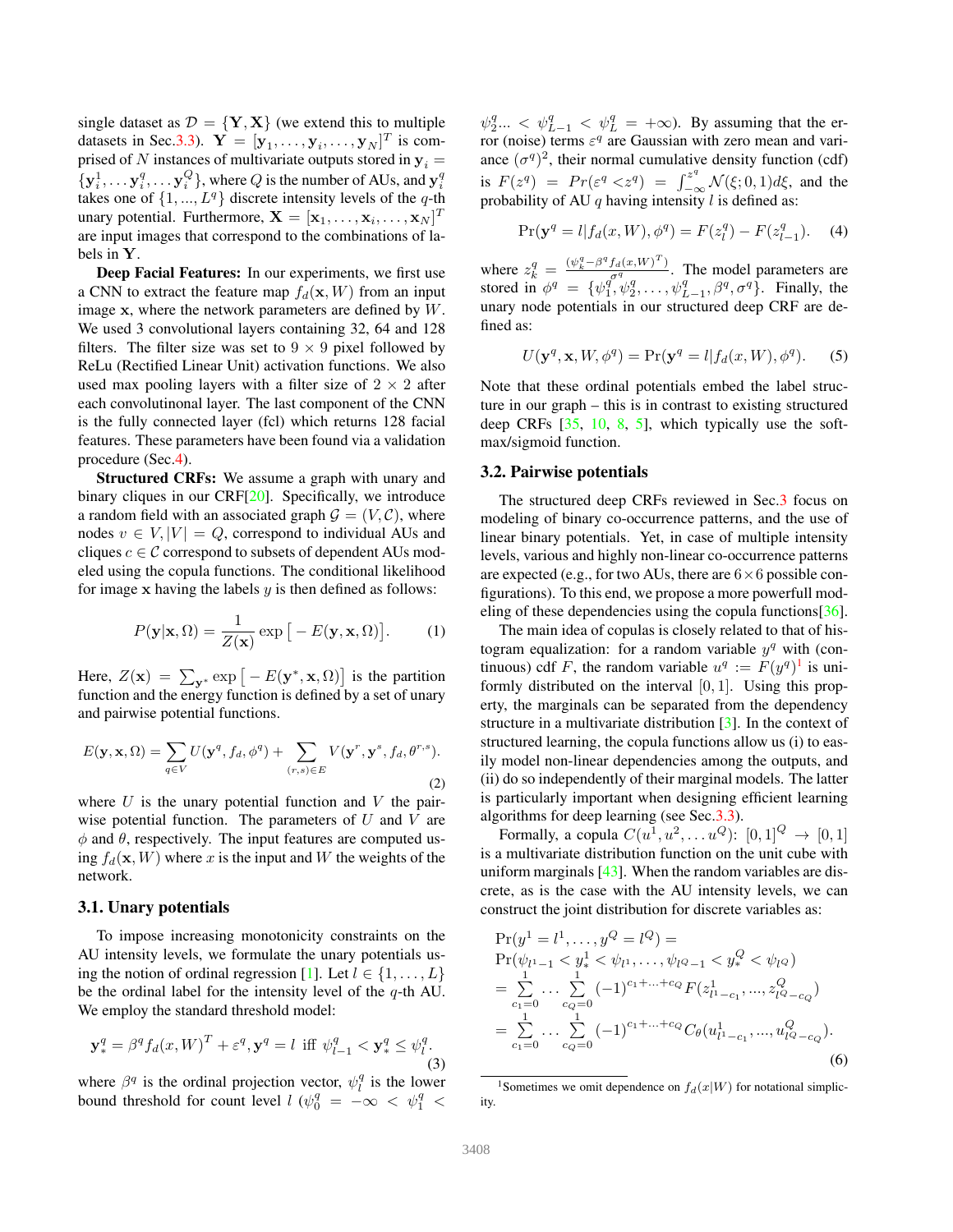<span id="page-4-3"></span>where  $u_{l^q-c_q}^q = F(z_{l^q-c_q}^q), c_q \in \{0,1\}$ , is defined in Sec[.3.1,](#page-3-1) and  $\theta$  are the copula parameters, as defined below. It is important to note that the the joint density model induced by the copula is conditioned on the deep features  $f_d(x|W)$ , i.e.,  $F(y^1, \ldots, y^Q) \leftarrow F(y^1, \ldots, y^Q | f_d(x|W))$ . This, in contrast to the models in [\[34,](#page-8-16) [21\]](#page-8-28) that rely solely on the AU labels, allows the deep features to directly influence the dependence structure of AUs, and the other way round, during learning. Under this formulation, for the binary case, the model reduces to:

$$
\Pr(y^r = l^r, y^s = l^s) = F(z_{l_r}^r, z_{l_s}^s)
$$
  
+
$$
F(z_{l_r-1}^r, z_{l_s-1}^s) - F(z_{l_r-1}^r, z_{l_s}^s) - F(z_{l_r}^r, z_{l_s-1}^s).
$$
 (7)

We use these joint probabilities to define binary cliques in our CRF model as:

$$
V(\mathbf{y}^r, \mathbf{y}^s, \mathbf{x}, W, \theta^{r,s}) = \Pr(y^1 = l^1, y^2 = l^2 | f_d(x|W), \theta^{r,s}).
$$
\n(8)

One specific benefit of copulas is that they can model different forms of (non-linear) dependency using simple parametric models for  $C(.)$ . We limit our consideration to the commonly used Frank copula [\[12\]](#page-8-29) from the class of Archimedean copulas, defined as:

$$
C_{\theta}(u^r, u^s) = -\frac{1}{\theta} \ln \left( 1 + \frac{(\exp(-\theta u^r) - 1)(\exp(-\theta u^s) - 1)}{\exp(-\theta) - 1} \right)
$$
\n(9)

The dependence parameter  $\theta \in (-\infty, +\infty) \setminus \{0\}$ , and the perfect positive/negative dependence is obtained if  $\theta \rightarrow$  $\pm\infty$ . When  $\theta \to 0$ , we recover the ordinal model in Eq[.4.](#page-3-2)

#### <span id="page-4-0"></span>3.3. Learning and Inference

Optimizing the network parameters can be done a in naive way by minimizing the (regularized) negative loglikelihood of Eq. [\(1\)](#page-3-3). However, this is prohibitively expensive as it involves computation of the normalization constant Z, which, in case of 10 AUs, would involve  $2^{10}$  evaluations of the copula functions. We mitigate this by resorting to the approximate methods based on piece-wise training of CRFs [\[22,](#page-8-7) [39\]](#page-9-6), that allows us to define a composite likelihood function (instead of fully normalized pdf in Eq. $(1)$ ):

$$
P(\mathbf{Y}|\mathbf{X}) = \prod_{q \in V} P(\mathbf{y}^q|\mathbf{x}) \prod_{r,s \in E} P(\mathbf{y}^r, \mathbf{y}^s|\mathbf{x}).
$$
 (10)

We include  $l2$  regularization on the Unary potential. Finally, the overall cost is then given by:

<span id="page-4-1"></span>
$$
\min_{\Omega} \lambda ||\phi||_2^2 - \sum_i^N \left[ \sum_{q \in V} P_q(\mathbf{y}_i^q | \mathbf{x}_i) + \sum_{r,s \in E} P_{rs}(\mathbf{y}_i^r, \mathbf{y}_i^s | \mathbf{x}_i) \right].
$$
\n(11)

Where  $\lambda$  defines the strength of the regularized. However, as we show empirically, minimizing the negative loglikelihood of Eq. $(11)$  using all training data leads easily to

<span id="page-4-2"></span>

Figure 2: Three step parameter learning of the CCNN model. The input to the network is a facial image and the global negative log likelihood is optimized in an iteratively manner. First, the wights of the CNN are optimized in step 1 (S1). In the second step (S2), we optimize the parameter of the unary potentials and finally, in step 3 (S3), we optimize the parameter of the pairwise potentials. The frank copula density function is shown for a strongly correlated pair of AUs (1&2), for a weakly correlated pair of AUs (6&12) and for a negatively correlated pair (21&20).

model overfitting and, thus, poor performance. This is also due to the inherent hierarchical structure of our model (deep layers, CRF marginals and edge dependencies).

Iterative Balanced Batch Learning. To tackle the challenges mentioned above, we introduce an iterative balanced batch (IBB) learning approach to deal with the data imbalance during optimization of our deep structured CRF. This imbalance is highly pronounced in the number of images per training subject, average number of examples per intensity level, as well as number of different label combinations, adversely affecting the learning of the CNN weights (W) and the unary ( $\phi$ ) and pairwise ( $\theta$ ) potential parameters, respectively. The main idea behind our IBB is to update each set of parameters with batches that are most representative of the target structure and, more importantly, balanced for that structure. To this end, when optimizing CNN weights, we generate batches  $(bb_n)$  that are balanced with respect to subjects in the dataset. This ensures that the learned network is not biased toward a specific subject. We adopt the same approach when creating batches for learning the marginals (balanced AU levels –  $bb_m$ ) and copula parameters (balanced AU co-occurrences  $-bb_e$ ). The learning algorithm for our network is shown in Alg[.1.](#page-5-0) We optimize different areas of the network in each step of the al-

.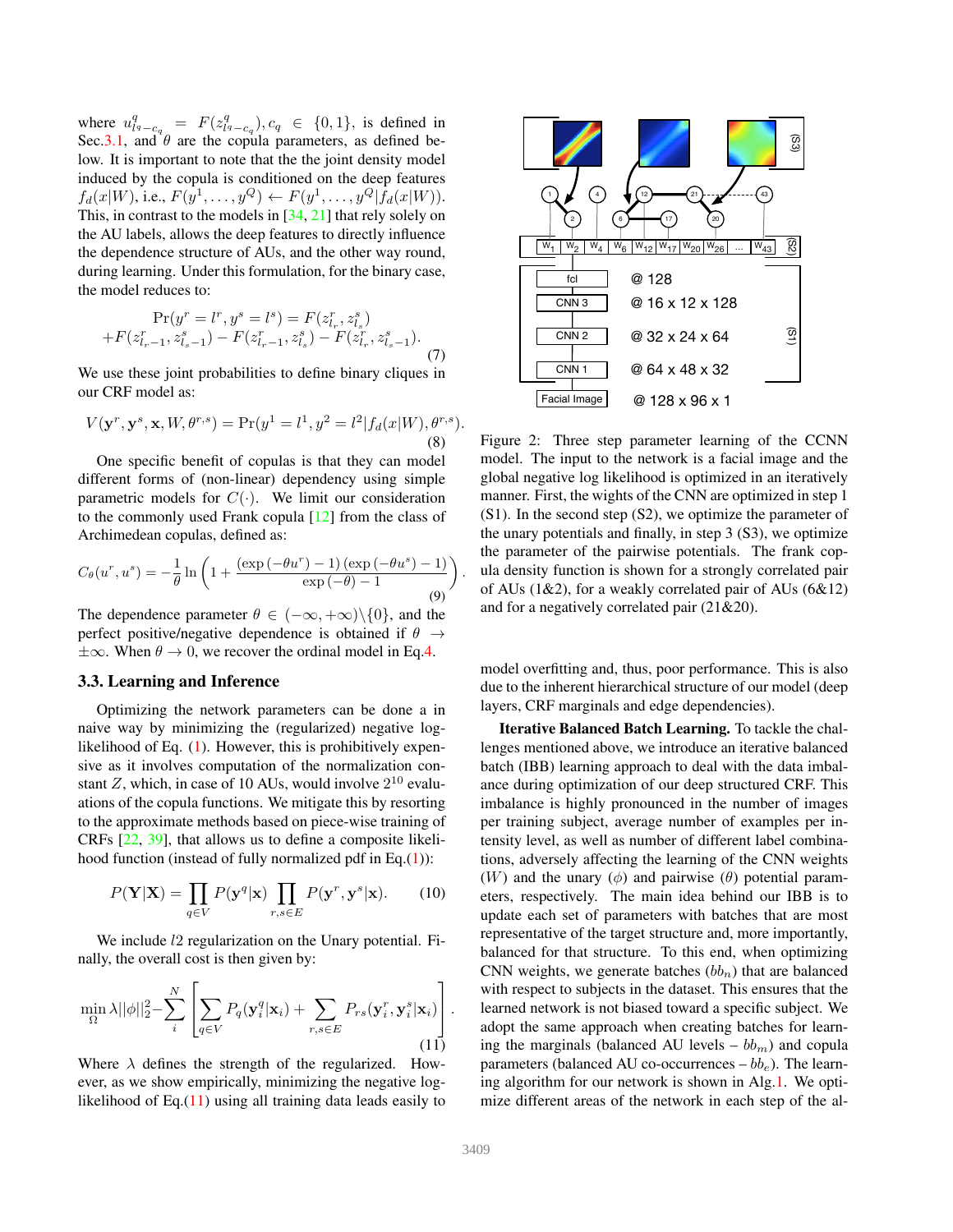<span id="page-5-4"></span>gorithm. We also compute the batches in each iteration of the algorithm by sampling from the target distribution function. We apply the three step optimization iteratively, where we update the parameters of one network region and fix the remaining parameters. All updates are made with respect to the global objective defined in Eq. $(12)$  and we tune the validation parameter  $\lambda_r$  separately for each AU. Finally, we used Stochastic GradientDescent (SGD) with a batch size of 128, learning rate of 0.001 and momentum of 0.9.

**Input:** Training data: 
$$
\mathcal{D} = {\mathbf{x}_i, \mathbf{y}_i}_{i=1}^N
$$
  
Model parameters:  $\Omega = {W, \phi, \theta, U, V}$ 

while *Eq[.11](#page-4-1) not converged* do

**Step 1:** train W with balanced batches:  
\n
$$
W \leftarrow
$$
  
\n $argmax_{W} \sum_{i}^{N(bb_n)} P(\mathbf{y}_i | \mathbf{x}_i, W), i \in bb_n$   
\n**Step 2:** train  $\phi$  with balanced batches:  
\n $\forall q \in U : \phi^q \leftarrow$   
\n $argmax_{\phi^q} \sum_{i}^{N(bb_m)} Pr(\mathbf{y}_i^q | \mathbf{x}_i, \phi^q) + \lambda^q ||\phi^q||_2^2$   
\n $, i \in bb_m$   
\n**Step 3:** train  $\theta$  with balanced batches:  
\n $\forall (rs) \in V : \theta^{rs} \leftarrow$   
\n $argmax_{\theta^{rs}} \sum_{i}^{N(bb_e)} Pr(\mathbf{y}_i^r, \mathbf{y}_i^s | \mathbf{x}_i, \theta^{rs}), i \in bb_e$   
\n**end**

**Output:** Model parameters:  $\Omega^{opt} = \{W, \phi, \theta\}$ 

Algorithm 1: Structured CNN Learning with balanced batches

Augmented Learning from Multiple Datasets. As discussed in Sec[.1,](#page-0-0) leveraging data from multiple datasets efficiently is expected to further improve the AU estimation performance. To achieve this, we assume we are given  $K$ datasets  $\mathcal{D} \in \{D_1, D_2, \ldots, D_K\}$ . We then generalize the objective function of our deep structured CRFs:

<span id="page-5-2"></span>
$$
P(\mathbf{Y}|\mathbf{X}) = P_{D_1} \cdot P_{D_2} \cdot \dots \cdot P_{D_K}
$$
  
= 
$$
\prod_{u \in D} \prod_{q \in V_u} P(\mathbf{y}^q | x)
$$
  

$$
\times \prod_{h \in \mathcal{D}} \prod_{r,s \in E_h} P_h(\mathbf{y}^r, \mathbf{y}^s | x).
$$
 (12)

The key property of these sets is that they may have different AUs annotated, different dependency distributions but also contain overlapping AUs. To handle this in a principled manner, we account for the shared marginals  $P(y^q|x)$ – the common AUs, while preserving the context-specific AU dependencies –  $P_v(\mathbf{y}^r, \mathbf{y}^s | x)$  – data-specific joints. This joint modeling is expected to result in (i) improved feature representations, and (ii) more robust learning of the (shared) marginals. To avoid bias due to the dataset order during optimization, we combined the balanced batches from all datasets, in the same manner as in the proposed IBB learning, resulting in  $bb_c \in \{bb_c^1, bb_c^2, \ldots, bb_c^K\}$ , where  $c \in \{n, m, e\}.$ 

#### 3.3.1 Joint Inference

The resulting CRF graph is an undrected graphical model that can contain loops and its potentials are not submodular. The inference of test data in this model is in general an np-hard problem due to the need to evaluate all possible label configurations. Because of this, we resort to approximate decoders based on the message-passing and dual decomposition algorithms. Specifically, we employed the AD3 decomposition algorithm [\[7\]](#page-8-30).

#### <span id="page-5-1"></span>4. Experiments

<span id="page-5-0"></span>Datasets. We evaluate the proposed model on two major benchmark datasets – DISFA  $[28]$  and on the subset of the BinghamtonPittsburgh 4D (FERA2015) [\[41\]](#page-9-7). These databases include acted and spontaneous expressions and vary in context eliciting facial expressions. The DISFA dataset contains video recordings of 27 subjects while watching YouTube videos. We performed the experiments in a subject independent setting (dividing data in training and test partion. For DISFA, we used 18 subjects for training and 9 for testing. In FERA2015 we used the official Training/Development splits. We also include the UNBC-McMaster Shoulder-Pain dataset for learning of the deep models $[25]^2$  $[25]^2$  $[25]^2$ . In these datasets, each frame is coded in terms of the AU intensity on a six-point ordinal scale. We use the Intra-class Correlation  $ICC(3,1)$ , which is commonly used in behavioral sciences to measure agreement between annotators (in our case, the AU intensity levels). We also report the Mean Absolute Error (MAE), commonly used for ordinal prediction tasks [\[18,](#page-8-33) [33\]](#page-8-34).

Pre-Processing. To do the basic image normalization, we used the openCV eye detector [\[13\]](#page-8-35) to extract the locations of the eyes from facial images in each dataset. We then registered the 2 facial points to a reference frame (average points in each dataset) using an affine transform. We then normalized each image using per-image contrast normalization, which increases the robustness against illumination changes. Lastly, we cropped a random bounding box to 85% of the original image size for data augmentation and robustness against displacements (as usually done in deep models).

Models: Baselines. We fist conducted experiments using standard CNN architectures employed in previous works ([\[14,](#page-8-2) [17\]](#page-8-5)). The CNN [\[14\]](#page-8-2) model is a standard CNN

<span id="page-5-3"></span><sup>&</sup>lt;sup>2</sup>We use this dataset only to improve learning of our deep model; however, the evaluation results are in the supplementary materials.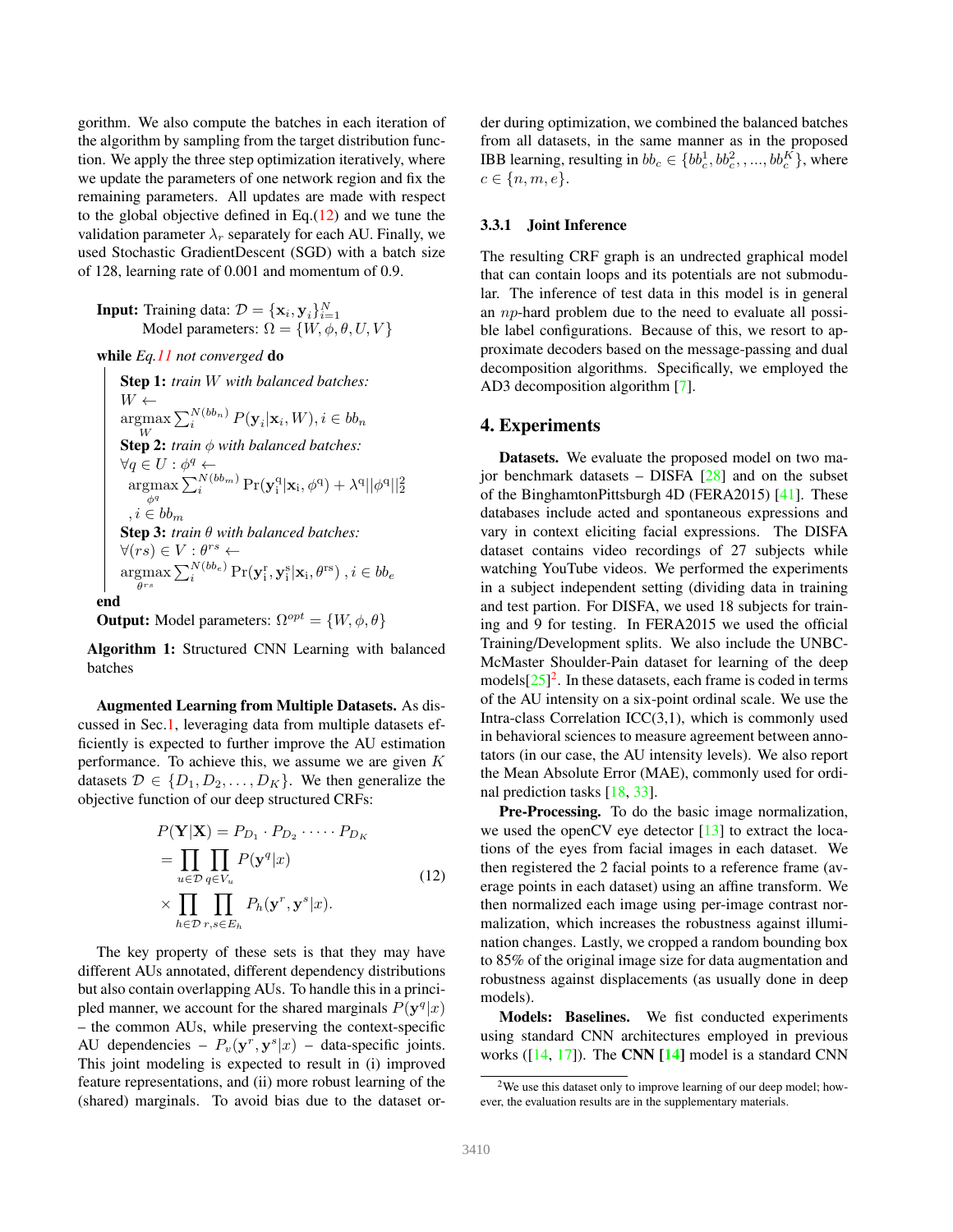<span id="page-6-2"></span><span id="page-6-1"></span>

Figure 3: Different types of dependences of AU intensity levels in the used datasets. The thickness of the edges corresponds to the magnitude of the  $\theta$  parameter. Connections with a low association ( $\theta > 0.05$ ) were removed.

with fully connected layer and softmax layer for multioutput classification. The OCNN is the same network but with an ordinal classification layer. This is a special case of the proposed CCNN where the pairwise potentials are ignored. For both methods, the weights are jointly learned and the predictions are computed independently.We conducted our experiments on a relative shallow CNN (see Fig. [2\)](#page-4-2). We used 3 CNN-Layer for all our experiments but we performed cross validation to find the optimal filter size and number of channels per layer (see supplementary). Finally, the network parameters were optimized until the cost converged (see Fig[.4\)](#page-6-0).

Models: CNNs. The R-CNN [\[44\]](#page-9-2) was introduced for AU detection tasks. It combines a basic CNN with a customized conditional layer that has region specific weights. This feature makes the model flexible and robust by allowing the weights to be different for background and face regions, for example. The OR-CNN [\[30\]](#page-8-18) is another ordinal CNN. This network was introduced for the task of age estimation from images but can be readily applied to AU intensity estimation. VGG16 [\[37\]](#page-9-8) is a widely used very deep CNN for object detection. In order to adapt it for out task, we used the pre-trained model and fine-tuned the last 3 layers for the task of AU intensity estimation. SCNN [\[22\]](#page-8-7) is a structured CNN introduced for object detection. The linear pairwise potentials build a fully connected CRF, which is trained using piecewise [\[39\]](#page-9-6) optimization. Since this model only performs binary detection, we extended it to multiclass classification by replacing its unary potentials with the

<span id="page-6-0"></span>

Figure 4: The plots show the learning curves of the CCNN model on the DISFA dataset when balanced batches is active and inactive.

ordinal classifier. Finally, the CCNN is the proposed copula conditional neural network where the pairwise potentials are defined by the copula function. The proposed model with the stepwise balanced batch optimization is named CCNN-IT, and with the data augmentation CCNN-IT (\*). Likewise, the compared model is SCNN-IT.

### 4.1. Results

Ordinal vs. Softmax Unary Potentials. Table [1](#page-7-0) shows the comparative results for the different models evaluated. On average, ordinal models largely outperform the output softmax models including related CNNs, across both measures on most of the AUs. This is particularly evident in the ICC scores, where the average difference is 7% on the DISFA database, and 3% on the FERA2015. We attribute this to modeling not just the different classes of intensity but also their ordinal relationship. Independent vs. Structured CNNs. Both, OCNN and R-CNN achieve an ICC of 29% on the DISFA dataset, which is the highest performance among the independent models. The CCNN model is equivalent to OCNN but with additional copula output for structured prediction. This results in average improvement of 4%. This is in particular visible on AU1&2, which are strongly correlated (see dependencies in Fig. [3\)](#page-6-1). This correlation is modeled through the copula functions with high associations parameter. The comparison with Related Deep Models. OR-CNN [\[30\]](#page-8-18) performs poorly in our experiments. This model learns one binary classifier for each AU intensity level, resulting in a large number of parameters and overfitting. We achieved better results with the standard VGG16 [\[37\]](#page-9-8) network. However, also this model does not reach comparative results with our proposed model as it does not account for ordinal intensity levels. The same applies for the R-CNN [\[44\]](#page-9-2). While both models have a significant improvement over the standard CNN [\[14\]](#page-8-2), they fail to accurately predict ordinal intensities.

Effect of batch balancing. Next, we observe that the average performance of the CCNN-IT model is another 3% higher than that achieved by the CCNN model (directly op-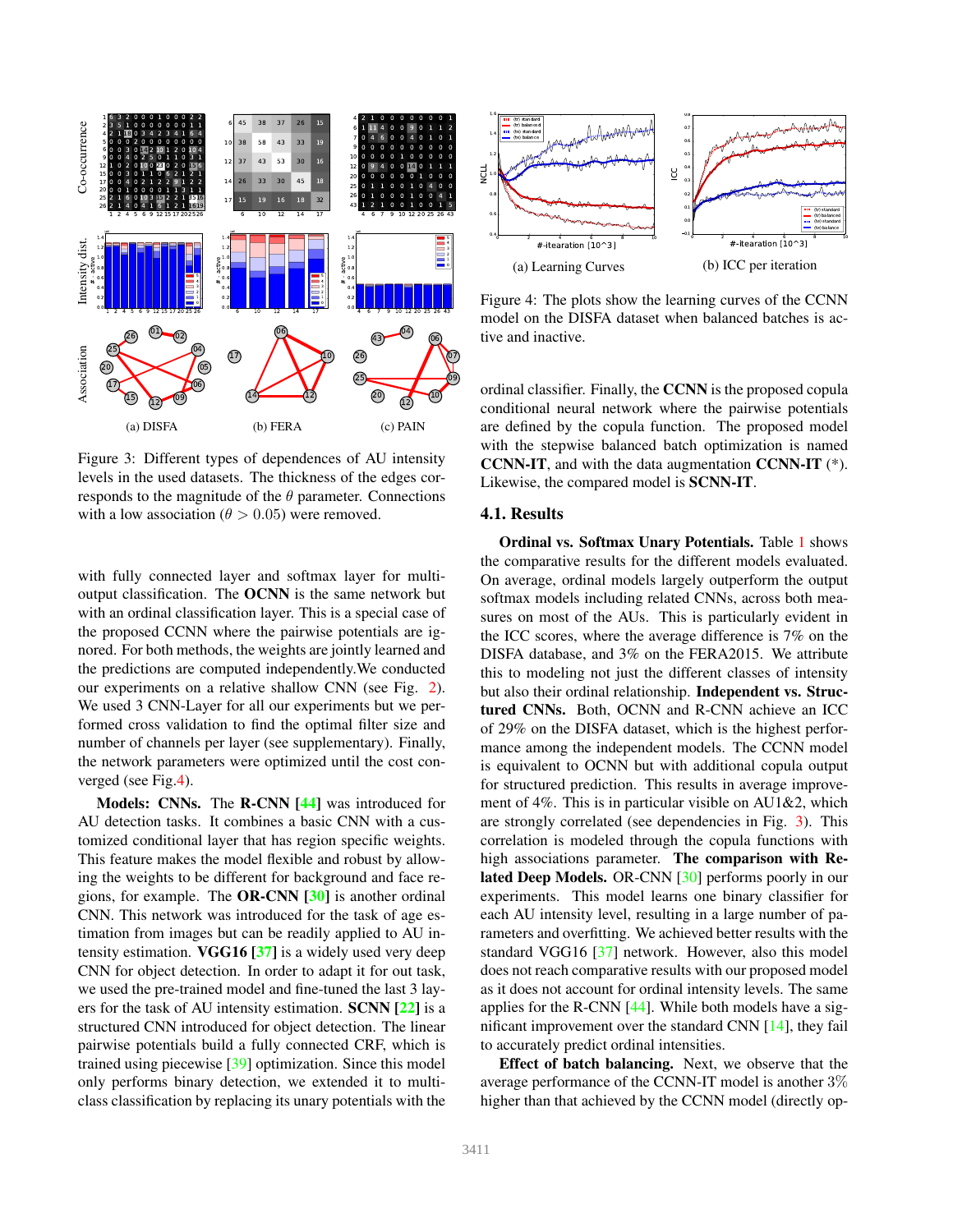<span id="page-7-1"></span><span id="page-7-0"></span>Table 1: The intensity estimation results on the DISFA & FERA2015 datasets for different AUs. The best results are shown in bold and in brackets. The second best results are highlighted bold. We also highlight the methods where data augmentation with multiple datasets was used with a asterix.

|                       | <b>FERA2015</b>    |        |        |       |        |                   |                    |         | <b>DISFA</b>   |       |       |       |         |                  |                    |       |       |                  |                 |                  |  |
|-----------------------|--------------------|--------|--------|-------|--------|-------------------|--------------------|---------|----------------|-------|-------|-------|---------|------------------|--------------------|-------|-------|------------------|-----------------|------------------|--|
|                       | AU:                | 6      | 10     | 12    | 14     | 17                | avr.               |         | $\overline{c}$ | 4     | 5     | 6     | 9       | 12               | 15                 | 17    | 20    | 25               | 26              | avr.             |  |
| ≘<br>ICC <sub>3</sub> | CCNN-IT $(*)$      | [.75]  | .69    | [.86] | [.40]  | [.45]             | [.63]              | .18     | $[.15]$        | [.61] | .07   | [.65] | (.55)   | [.82]            | [.44]              | .37   | [.28] | [.77]            | (.54)           | [.45]            |  |
|                       | SCNN $[22]$ $(*)$  | .75    | .67    | [.86] | .39    | .42               | .62                | .16     | .12            | .43   | .06   | .62   | .54     | [.82]            | .43                | .37   | [.28] | [.77]            | .53             | .43              |  |
|                       | <b>CCNN-IT</b>     | [.75]  | .69    | [.86] | [.40]  | [.45]             | [.63]              | [.20]   | .12            | .46   | [.08] | .48   | .44     | .73              | .29                | [.45] | .21   | .60              | .46             | .38              |  |
|                       | <b>OCNN-IT</b>     | [.75]  | .68    | [.86] | .40    | .44               | .62                | $[.20]$ | .07            | .46   | .08   | .48   | .41     | .73              | .29                | .41   | .21   | .60              | .44             | .36              |  |
|                       | <b>CCNN</b>        | .74    | .67    | .85   | [.40]  | [.45]             | .62                | .14     | .12            | .37   | [.08] | .46   | .44     | .64              | .25                | .37   | .09   | .58              | .31             | .32              |  |
|                       | <b>OCNN</b>        | .73    | .63    | .81   | [.40]  | .43               | .60                | .04     | .05            | .41   | .01   | .35   | .19     | .72              | .23                | [.45] | .06   | .53              | .44             | .29              |  |
|                       | <b>CNN</b> [14]    | .67    | [.69]  | .77   | .35    | .33               | .56                | .05     | .04            | .36   | .02   | .44   | .27     | .67              | .25                | .08   | .03   | .46              | .22             | .23              |  |
|                       | <b>R-CNN</b> [44]  | .62    | .64    | .74   | .31    | .32               | .52                | .05     | .06            | .32   | .02   | .36   | .39     | .77              | .29                | .19   | .04   | .65              | .35             | .29              |  |
|                       | VGG16 [37]         | .63    | .61    | .73   | .25    | .31               | .51                | .19     | .14            | .19   | .02   | .39   | .33     | .68              | .14                | .27   | .03   | .59              | .38             | .28              |  |
|                       | <b>OR-CNN</b> [30] | .60    | .61    | .59   | .25    | .31               | .47                | .03     | .07            | .01   | .00   | .29   | .08     | .67              | .13                | .27   | .00   | .59              | .33             | .20              |  |
| MAE                   | $CCNN-IT$ (*)      | [1.14] | 1.30   | .99   | 1.65   | $\overline{1.08}$ | $\overline{11.23}$ | .87     | .63            | 5.86  | .26   | .73   | .57     | $\overline{.55}$ | $\overline{.38}$ ] | .57   | .45   | $\overline{.81}$ | $\overline{64}$ | $\overline{.61}$ |  |
|                       | SCNN [22] (*)      | 1.17   | 1.30   | [.97] | 1.60   | 1.18              | 1.25               | .93     | .84            | 1.05  | .17   | [.71] | .52     | .59              | .39                | .51   | .45   | [.81]            | .71             | .64              |  |
|                       | <b>CCNN-IT</b>     | 1.17   | 1.43   | [.97] | 1.65   | [1.08]            | 1.26               | .73     | .72            | 1.03  | .21   | .72   | $[.51]$ | .72              | .43                | .50   | [.44] | 1.16             | .79             | .66              |  |
|                       | <b>OCNN-IT</b>     | 1.15   | 1.28   | 1.05  | 1.62   | 1.19              | 1.26               | .73     | .55            | 1.03  | .34   | .72   | .60     | .72              | .43                | [.47] | .45   | 1.16             | .70             | .66              |  |
|                       | <b>CCNN</b>        | 1.17   | 1.43   | [.97] | 1.65   | [1.08]            | 1.26               | .69     | .72            | 1.19  | .21   | .72   | 511     | .74              | .44                | .48   | .47   | 1.28             | .73             | .68              |  |
|                       | <b>OCNN</b>        | 1.16   | 1.32   | 1.11  | 1.65   | 1.15              | 1.28               | 1.07    | .82            | 1.16  | .19   | .87   | .89     | .72              | .56                | .50   | .48   | 1.47             | .69             | .79              |  |
|                       | <b>CNN</b> [14]    | 1.30   | 1.35   | 1.28  | 1.80   | 1.14              | 1.37               | 1.62    | 1.09           | 1.44  | .23   | .86   | .71     | .83              | .50                | .63   | .47   | 1.71             | .84             | .91              |  |
|                       | $R$ -CNN [44]      | 1.37   | [1.25] | 1.13  | [1.59] | 1.16              | 1.30               | .85     | .70            | 1.07  | .20   | .75   | .58     | .59              | .47                | .57   | .48   | 1.36             | .77             | .70              |  |
|                       | VGG16 [37]         | 1.24   | 1.39   | 1.14  | 1.80   | 1.19              | 1.35               | [.68]   | $[.52]$        | 1.31  | [.16] | .76   | .59     | .67              | .43                | .59   | .47   | 1.33             | .76             | .69              |  |
|                       | <b>OR-CNN [30]</b> | 1.37   | 1.39   | 1.37  | 1.80   | 1.19              | 1.42               | 1.05    | .87            | 1.47  | .17   | .79   | .70     | .69              | .44                | .59   | .50   | 1.33             | .86             | .79              |  |

timized without the data balancing). The IBB learning that we applied in CCNN-IT yields a better performance on the DISFA dataset. Note that the highest improvement is made on DISFA and, in particular, on those AUs that occur infrequent (AU 1, 5, 17 and 20). As expected, we could not make this observation on the FERA database, since the labels there are relatively balanced.

Data Augmentation. Finally, we analyse the contribution of additional databases for training. To study this for FERA, we augment the training data with data from DISFA and PAIN. Similarly, for DISFA we augment the training data with FERA and PAIN. Results obtained in this setting are indicated with (\*) in Tab. [1.](#page-7-0) With augmentation, the ICC for CCNN-IT increases by 7% on DISFA. The largest improvement is made on AU6 and AU12, as these AUs are shared among all datasets. There is also a significant improvement on some AUs shared with only one other database (e.g., AU 4, 9, 20, and 25 that are part of PAIN data but not FERA). Lastly, we noticed a strong increase of the ICC for AU15, present only in DISFA, and a decrease on AU17 common to DISFA and FERA. This behavior is somewhat counter-intuitive but could potentially be explained by different contexts of AU17 in the two datasets (dependent in DISFA, independent in FERA). Improvements in AU15 may be the result of refined but shared feature representation. To compare with SCNN [\[22\]](#page-8-7), we use our implementation in which we minimize the same objective as in the CCNN-IT model but with linear pairwise potentials instead of the copula functions. By also applying our definition of the loss for multiple datasets, we make it possible to jointly train this model on multiple datasets and compare it with the CCNN-IT. We can see that, using copulas gives an improvement especially on the strongly correlated AU pairs (AU1-AU2 and AU6-AU12). This is expected, since the purpose of the Frank copula is to model pairwise correlations. On average, we obtain the highest performance with the CCNN-IT model where an ICC of 0.45% was reached.

# 5. Conclusion

We proposed a novel Copula CNN deep learning approach for joint estimation of facial intensity for multiple, dependent AUs. Specifically, we show that the "end-to-end" pipeline, coupled with key components for robust dependency modeling (copulas), balanced training (balanced-batch iterative), and data augmentation (across cross-context datasets) improves the performance achieved by existing structured deep models and models for estimation of facial expression intensity that fail to model nonlinear dependencies in the output and also ordinal relations in the intensity levels.

# Acknowledgements

This work has been funded by the European Community Horizon 2020 [H2020/2014-2020] under grant agreement no. 645094 (SEWA). and no. 688835 (DE-ENIGMA). The work of O. Rudovic is funded by European Union H2020, Marie Curie Action - Individual Fellowship (EngageMe 701236), and was funded earlier by the European Community Horizon 2020 [H2020/2014-2020] under grant agreement no. 688835 (DE-ENIGMA). The work of Vladimir Pavlovic is funded by the National Science Foundation under Grant no. IIS0916812.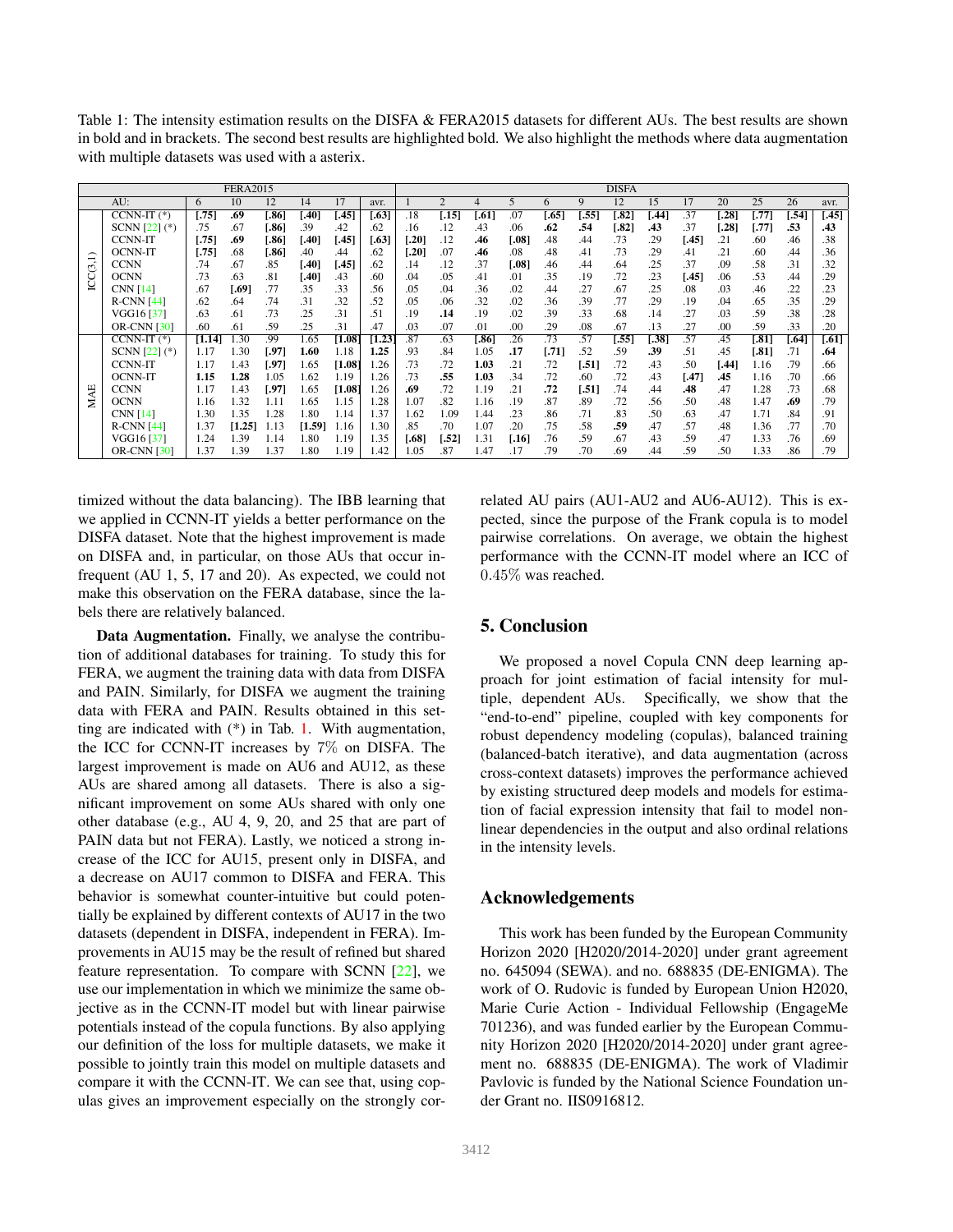### References

- <span id="page-8-25"></span>[1] A. Agresti. Analysis of ordinal categorical data. *Wiley Series in Prob. and Stat.*, pages 1–287, 1984. [4](#page-3-4)
- <span id="page-8-12"></span>[2] M. S. Bartlett, G. C. Littlewort, M. G. Frank, C. Lainscsek, I. R. Fasel, and J. R. Movellan. Automatic recognition of facial actions in spontaneous expressions. *Journal of multimedia*, 1(6):22–35, 2006. [2](#page-1-0)
- <span id="page-8-27"></span>[3] P. Berkes, F. Wood, and J. W. Pillow. Characterizing neural dependencies with copula models. In *NIPS*, pages 129–136. 2009. [4](#page-3-4)
- <span id="page-8-8"></span>[4] J. Braeken, F. Tuerlinckx, and P. De Boeck. Copula functions for residual dependency. *Psychometrika*, pages 393– 411, 2007. [2](#page-1-0)
- <span id="page-8-23"></span>[5] L.-C. Chen, A. G. Schwing, A. L. Yuille, and R. Urtasun. Learning deep structured models. In *ICML*, 2015. [3,](#page-2-2) [4](#page-3-4)
- <span id="page-8-10"></span>[6] J. Dai, K. He, and J. Sun. Boxsup: Exploiting bounding boxes to supervise convolutional networks for semantic segmentation. In *CVPR*, pages 1635–1643, 2015. [2](#page-1-0)
- <span id="page-8-30"></span>[7] D. Das, A. F. Martins, and N. A. Smith. An exact dual decomposition algorithm for shallow semantic parsing with constraints. In *Proc. of the 1st Joint Conf. on Lexical and Computational Semantics-Volume 1*, pages 209–217. Association for Computational Linguistics, 2012. [6](#page-5-4)
- <span id="page-8-21"></span>[8] C. Dong, C. C. Loy, K. He, and X. Tang. Learning a deep convolutional network for image super-resolution. In *ECCV*, pages 184–199. Springer, 2014. [3,](#page-2-2) [4](#page-3-4)
- <span id="page-8-22"></span>[9] D. Eigen and R. Fergus. Predicting depth, surface normals and semantic labels with a common multi-scale convolutional architecture. In *CVPR*, pages 2650–2658, 2015. [3](#page-2-2)
- <span id="page-8-20"></span>[10] D. Eigen, D. Krishnan, and R. Fergus. Restoring an image taken through a window covered with dirt or rain. In *CVPR*, pages 633–640, 2013. [3,](#page-2-2) [4](#page-3-4)
- <span id="page-8-0"></span>[11] P. Ekman, W. V. Friesen, and J. C. Hager. Facial action coding system. *Manual: A Human Face*, 2002. [1](#page-0-1)
- <span id="page-8-29"></span>[12] C. Genest. Frank's family of bivariate distributions. *Biometrika*, pages 549–555, 1987. [5](#page-4-3)
- <span id="page-8-35"></span>[13] A. Gorbenko and V. Popov. On face detection from compressed video streams. volume 6, pages 4763–4766, 2012. [6](#page-5-4)
- <span id="page-8-2"></span>[14] A. Gudi, H. E. Tasli, T. M. den Uyl, and A. Maroulis. Deep learning based facs action unit occurrence and intensity estimation. In *FG'W*, 2015. [1,](#page-0-1) [2,](#page-1-0) [6,](#page-5-4) [7,](#page-6-2) [8](#page-7-1)
- <span id="page-8-17"></span>[15] S. Kaltwang, S. Todorovic, and M. Pantic. Latent trees for estimating intensity of facial action units. In *CVPR*, 2015. [2](#page-1-0)
- <span id="page-8-11"></span>[16] A. Kapoor and R. W. Picard. Multimodal affect recognition in learning environments. In *ACM*, pages 677–682. ACM, 2005. [2](#page-1-0)
- <span id="page-8-5"></span>[17] P. Khorrami, T. Paine, and T. Huang. Do deep neural networks learn facial action units when doing expression recognition? In *Proceedings of the IEEE International Conference on Computer Vision Workshops*, pages 19–27, 2015. [1,](#page-0-1) [6](#page-5-4)
- <span id="page-8-33"></span>[18] M. Kim and V. Pavlovic. Structured output ordinal regression for dynamic facial emotion intensity prediction. *ECCV*, pages 649–662, 2010. [6](#page-5-4)
- <span id="page-8-3"></span>[19] A. Krizhevsky, I. Sutskever, and G. E. Hinton. Imagenet classification with deep convolutional neural networks. In

*Advances in neural information processing systems*, pages 1097–1105, 2012. [1](#page-0-1)

- <span id="page-8-24"></span>[20] J. D. Lafferty, A. McCallum, and F. C. N. Pereira. Conditional random fields: Probabilistic models for segmenting and labeling sequence data. In *ICML*, pages 282–289, 2001. [4](#page-3-4)
- <span id="page-8-28"></span>[21] Y. Li, S. M. Mavadati, M. H. Mahoor, and Q. Ji. A unified probabilistic framework for measuring the intensity of spontaneous facial action units. In *FG*, pages 1–7, 2013. [5](#page-4-3)
- <span id="page-8-7"></span>[22] G. Lin, C. Shen, A. van den Hengel, and I. Reid. Efficient piecewise training of deep structured models for semantic segmentation. In *The IEEE Conference on Computer Vision and Pattern Recognition (CVPR)*, June 2016. [2,](#page-1-0) [3,](#page-2-2) [5,](#page-4-3) [7,](#page-6-2) [8](#page-7-1)
- <span id="page-8-4"></span>[23] M. Liu, S. Li, S. Shan, and X. Chen. Au-aware deep networks for facial expression recognition. In *FG*, pages 1–6, 2013. [1,](#page-0-1) [2](#page-1-0)
- <span id="page-8-14"></span>[24] P. Liu, S. Han, Z. Meng, and Y. Tong. Facial expression recognition via a boosted deep belief network. In *Proceedings of the IEEE Conference on Computer Vision and Pattern Recognition*, pages 1805–1812, 2014. [2](#page-1-0)
- <span id="page-8-32"></span>[25] P. Lucey, J. F. Cohn, K. M. Prkachin, P. E. Solomon, and I. Matthews. Painful data: The unbc-mcmaster shoulder pain expression archive database. In *FG*, pages 57–64, 2011. [6](#page-5-4)
- <span id="page-8-13"></span>[26] S. Lucey, A. B. Ashraf, and J. F. Cohn. *Investigating spontaneous facial action recognition through aam representations of the face*. INTECH Open Access Publisher, 2007. [2](#page-1-0)
- <span id="page-8-1"></span>[27] M. Mahoor, S. Cadavid, D. Messinger, and J. Cohn. A framework for automated measurement of the intensity of nonposed facial action units. *CVPR*, pages 74–80, 2009. [1](#page-0-1)
- <span id="page-8-31"></span>[28] S. M. Mavadati, M. H. Mahoor, K. Bartlett, P. Trinh, and J. F. Cohn. Disfa: A spontaneous facial action intensity database. *TAC*, pages 151–160, 2013. [6](#page-5-4)
- <span id="page-8-15"></span>[29] J. Nicolle, K. Bailly, and M. Chetouani. Facial action unit intensity prediction via hard multi-task metric learning for kernel regression. In *FG*, volume 6, pages 1–6. IEEE, 2015. [2](#page-1-0)
- <span id="page-8-18"></span>[30] Z. Niu, M. Zhou, L. Wang, X. Gao, and G. Hua. Ordinal regression with multiple output cnn for age estimation. In *CVPR*, June 2016. [3,](#page-2-2) [7,](#page-6-2) [8](#page-7-1)
- <span id="page-8-19"></span>[31] S. Nowozin and C. H. Lampert. Structured learning and prediction in computer vision. *Foundations and Trends in Computer Graphics and Vision*, 6(3–4):185–365, 2011. [3](#page-2-2)
- <span id="page-8-6"></span>[32] O. M. Parkhi, A. Vedaldi, and A. Zisserman. Deep face recognition. In *British Machine Vision Conference*, volume 1, page 6, 2015. [1](#page-0-1)
- <span id="page-8-34"></span>[33] O. Rudovic, V. Pavlovic, and M. Pantic. Context-sensitive dynamic ordinal regression for intensity estimation of facial action units. *TPAMI*, pages 944–958, 2014. [6](#page-5-4)
- <span id="page-8-16"></span>[34] G. Sandbach, S. Zafeiriou, and M. Pantic. Markov random field structures for facial action unit intensity estimation. In *ICCV*, 2013. [2,](#page-1-0) [5](#page-4-3)
- <span id="page-8-9"></span>[35] L. Shen, T. Wee Chua, and K. Leman. Shadow optimization from structured deep edge detection. In *CVPR*, pages 2067– 2074, 2015. [2,](#page-1-0) [3,](#page-2-2) [4](#page-3-4)
- <span id="page-8-26"></span>[36] J. H. Shih and T. A. Louis. Inferences on the association parameter in copula models for bivariate survival data. *Biometrics*, pages 1384–1399, 1995. [4](#page-3-4)